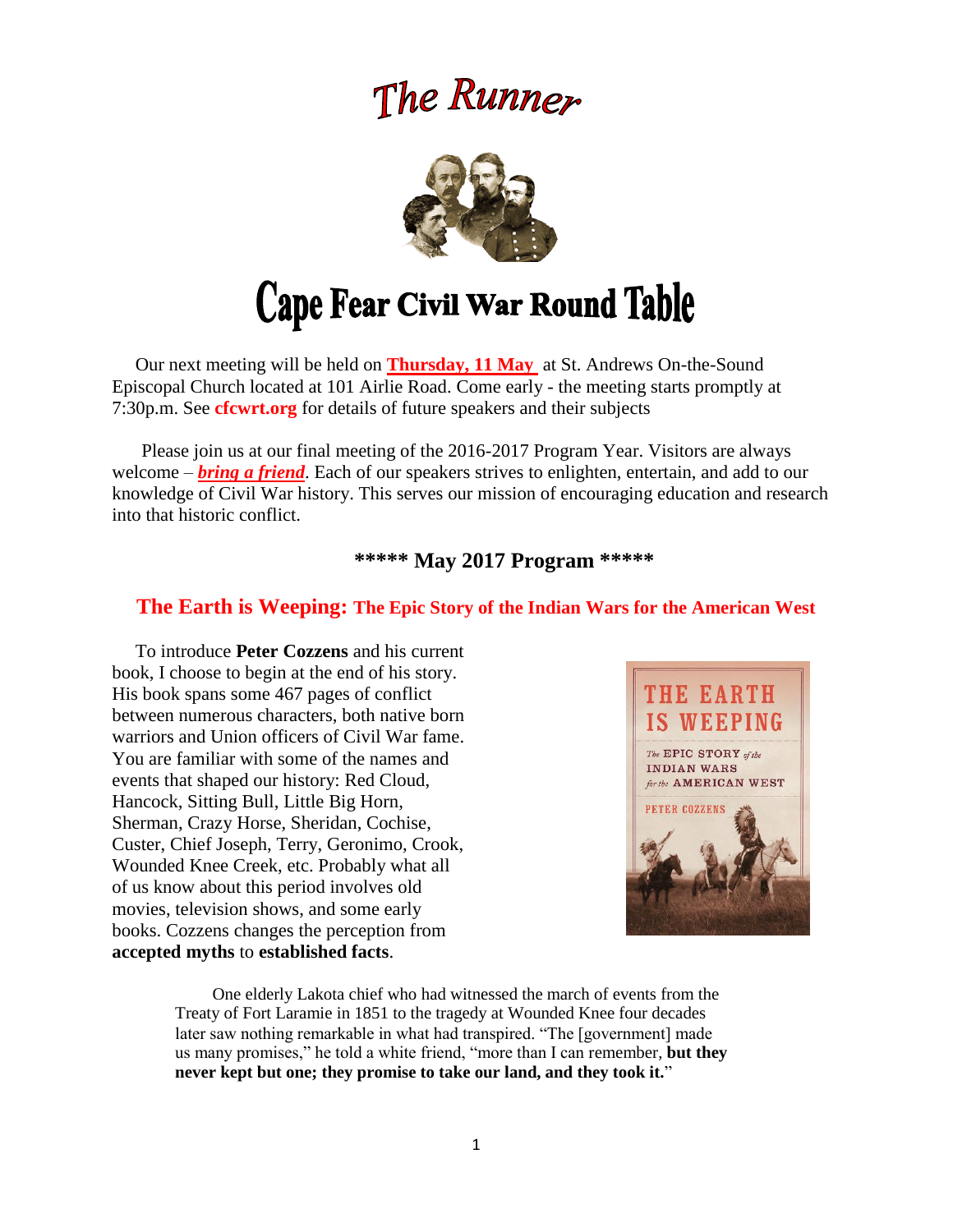We will be in for a treat. An amazing chapter in the growth of the United States will be shared with our membership.



Peter Cozzens<br>CREDIT: Antonia Feldman-

 **Peter Cozzens** is the author or editor of seventeen books on the American Civil War and the American West. Cozzens also recently retired from a thirty-year career as a Foreign Service Officer, U. S. Department of State. Prior to joining the Foreign Service, he served as a captain in the U. S. Army.

His newest book is *The Earth is Weeping: The Epic Story of the Indian Wars for the American West* (Knopf, 2016) was awarded the \$50,000 Gilder Lehrman Prize for Military History as the best book on military history published in the English-speaking world in 2016. It also was a Smithsonian Top History Book of 2016, and made several other best books of the year lists, to include *Amazon*, The *San Francisco Chronicle*, and The *Seattle Times,* and *Newsday*.

 All of Cozzens' books have been selections of the Book of the Month Club, History Book Club, and/or the Military Book Club. Cozzens' *This Terrible Sound: The Battle of Chickamauga* and *The Shipwreck of Their Hopes: The Battles for Chattanooga* were both Main Selections of the History Book Club and were chosen by *Civil War Magazine* as two of the 100 greatest works ever written on the conflict.

 Cozzens's *Shenandoah 1862: Stonewall Jackson's Valley Campaign* was a Choice "Outstanding Academic Title" for 2009.

 He was a frequent contributor to the *New York Times* "Disunion" series, and he has written for *America's Civil War, Civil War Times Illustrated, MHQ, Cowboys & Indians, Smithsonian*, and *BBC World Histories*, among other publications.

 In 2002 Cozzens received the American Foreign Service Association's highest award, given annually to one Foreign Service Officer for exemplary moral courage, integrity, and creative dissent. He has also received an Alumni Achievement Award from his alma mater Knox College.

 Cozzens is at work on a book tentatively titled *Shooting Star: The Tumultuous Life and Times of Chief Tecumseh*, which also will be published by Alfred A. Knopf.

#### **Editor**

### **\*\*\*\*\* Trivia Questions for May \*\*\*\*\***

1 – Who was considered to be the U.S. Army's greatest Indian fighter?

2 – "The white man never lived who loved an Indian, and no true Indian ever lived that did not hate the white man." Who is attributed with this quote?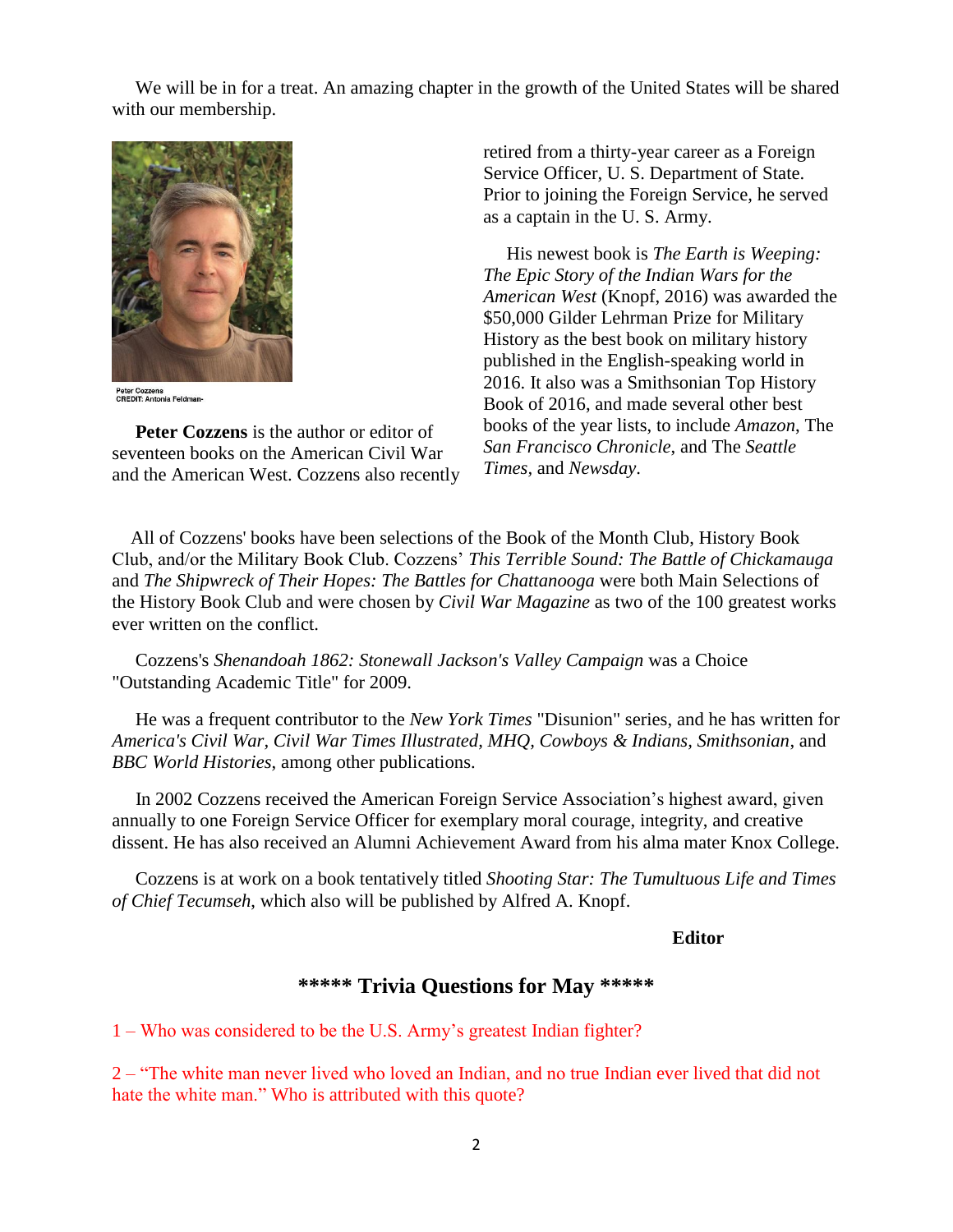3 – The Confederate Salisbury Prison was a "good" facility for prisoners until what event caused the number of prisoners to exceed the facilities ability to efficiently function?

4 – How many prisoners died at Salisbury?

### **\*\*\*\*\* Raffle Winners \*\*\*\*\***

#### **Raffle Master: Ed Gibson**

If you have books, prints, or other items that you would like to donate to the raffle, contact Ed Gibson [\(egibson759@aol.com\)](mailto:egibson759@aol.com) before our next meeting. **The raffle is one of the components** *which allow the CFCWRT to fund our activities and our speakers*. Please take part in our raffle by contributing items and/or purchasing tickets.



\*\*\*\*\* **Member News & Activities** \*\*\*\*\*



**Blockade Runner the** *Robert E. Lee*

 If you have member news or news about Civil War events that you think would be of interest to CFCWRT membership, send me an email with the details. Thank you.

1 – If you have plans to do some traveling and want to know about upcoming Civil War events in that area, check out *civilwar.travel.* This site is for 2017 events.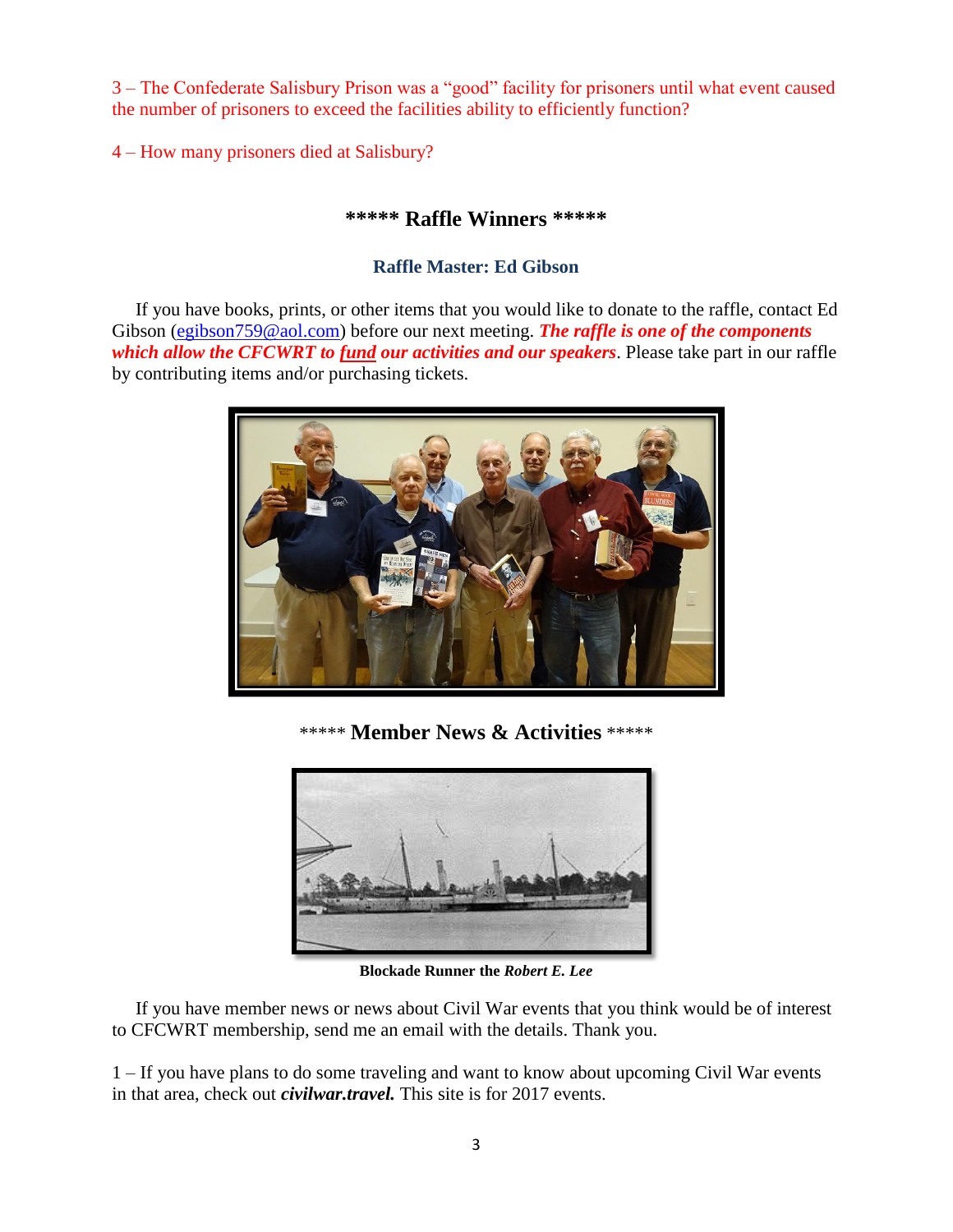**2 - View from the Homefront –** A symposium presented by the CSS *Neuse* Civil War Interpretive Center and CSS *Neuse* Gunboat Association. Saturday, **June 10, 2017** – 9:45 a.m. – 3:30 p.m. \$15 per person, includes four presentations and admission to the museum (\$10 discount for students and teachers – CEU credit available). Lunch on your own – explore the great options available in downtown Kinston!

#### Presenters

William H. Brown, Archives Registrar, State Archives of North Carolina Michelle Lanier, Director, NC African American Heritage Commission Dr. Angela Marritt, Assistant Professor of History, Meredith College Dr. Jaime Martinez, Associate Professor of History, UNC-Pembroke

For more info, or to register contact Rachel Kennedy at 92520526-9600 x223 or Rachel.kennedy@ncdcr.gov



**12 pdr. Whitworth Breechloading Rifle**

## **\*\*\*\*\* April 2016 \*\*\*\*\***

# **Salisbury Prison**



**Baseball during the early days Dr. Gary Freeze** 



Dr. Gary Freeze shared the details of the Confederate Salisbury Prison from 1861-1865. The prison was established in 1861 to house approximately 1,000 Union officers until they could be paroled. Salisbury was also used to house 30 dissent Quakers and 300 Virginian Unionist. When Grant stopped prisoner exchanges, the number of prisoners exceeded 10,000 men between August and December 1864. Many prisoners died as conditions became increasingly critical. On November 28, 1864, the prisoners attempted escape that resulted in the death of 3 guards and 16 prisoners. The prison was destroyed during Stoneman's Raid during April 1865.